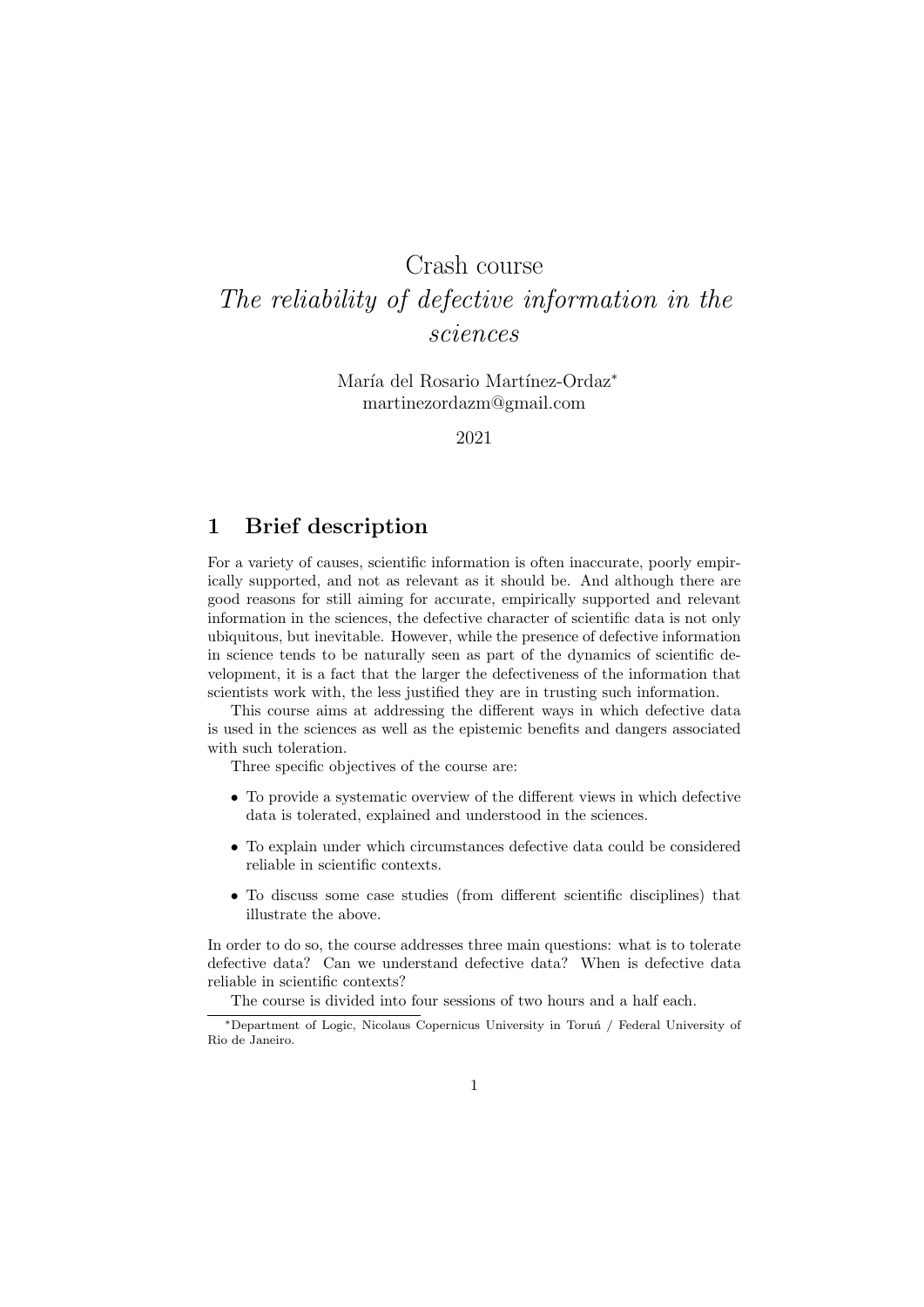## 2 Sessions

#### Session 1: What is to tolerate defective data?

- 1. Generalities of defective data
- 2. Unreliability of defective data
- 3. Toleration of defective data
- 4. Case studies: Anomaly in the perihelion of Mercury // Stagflation

#### Readings("\*" obligatory):

Bueno, O. (2017): "Scientific pluralism, consistency preservation, and inconsistency toleration", HUMANA. MENTE Journal of Philosophical Studies, 10(32), 229–245.

\*Martinez-Ordaz, M. del R. (2020): "The ignorance behind inconsistency toleration" in S.I. Knowing the Unknown Synthese.

#### Session 2: Can we understand defective data?

- 1. Brief recap
- 2. Scientific understanding
- 3. Understanding of defective data.
- 4. Case studies: Standard Solar Model // Dictator game.

#### Readings("\*" obligatory):

\*De Regt, H. W. and C. Baumberger (2019): "What Is Scientific Understanding and How Can It Be Achieved?" in What Is Scientific Knowledge?: 66-81.

Elgin, C. Z. (2017): "Exemplification in Understanding", in Explaining Understanding: New Perspectives from Epistemology and Philosophy of Science, Routledge: 76—91.

#### 2.1 Session 3: The reliability of defective data

- Recap.
- Trust and reliability.
- $\bullet~$  The uses of defective data: abstractions, idealizations, fictions.

Readings("\*" obligatory):

\* Martinez-Ordaz, M. del R. (forthcoming): "Is there anything special about the ignorance involved in Big Data practices?", in Lundgren, B. L. and N. Nuñez-Hernández (Eds.) Philosophy of Computing, Philosophical Studies Series, Vol. 143.